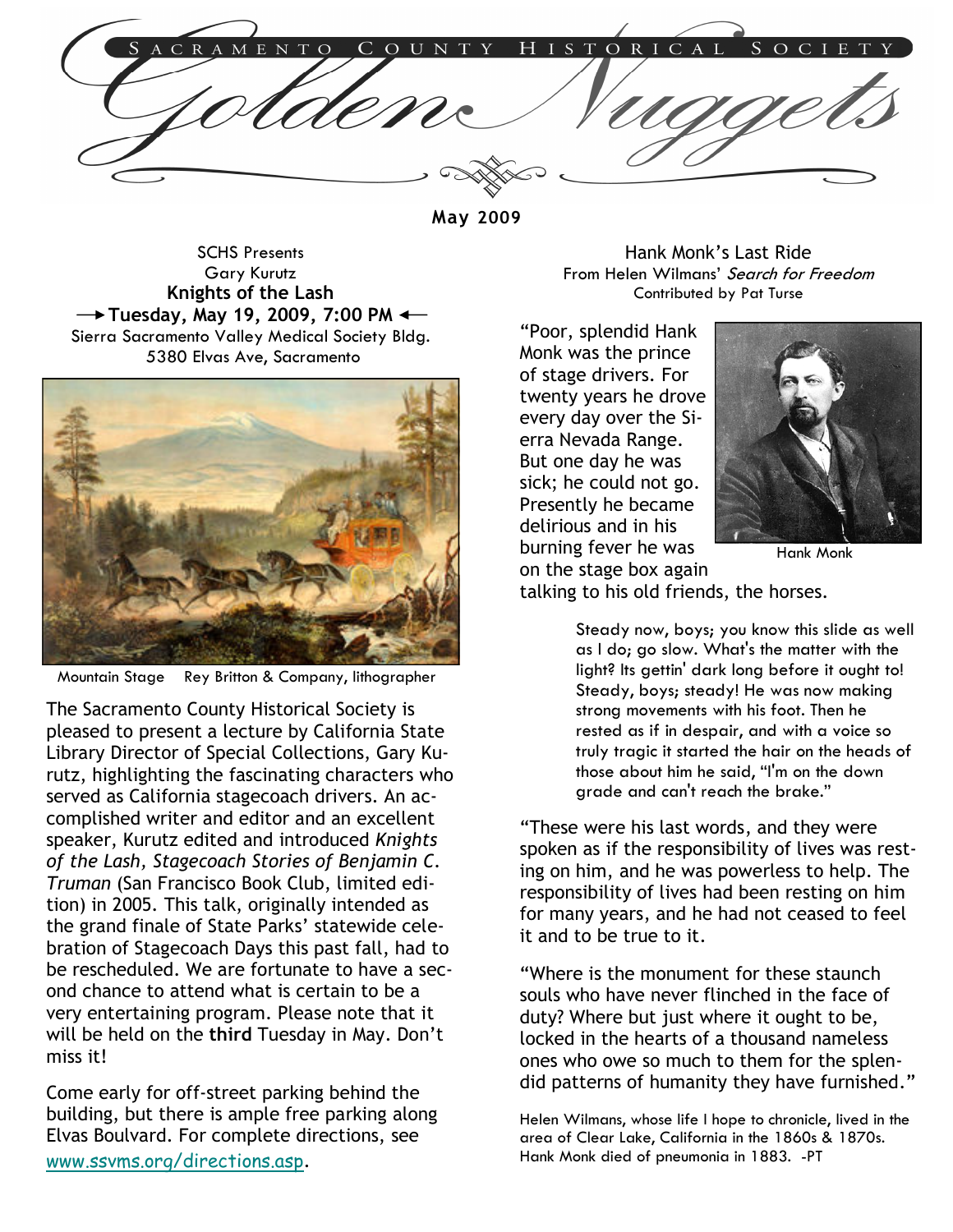## Sacramento and the Catholic Church Shaping a Capital City By Steven M. Avella

Review by Dylan J. McDonald Archivist, Sacramento Archives & Museum Collection Center



Book jacket image, Sacramento: Early Spring, painting by Steve Memering, courtesy Smith Gallery.

In the last few years, no one has more ably chronicled Sacramento's past than Steve Avella. The Marquette University professor wrote two Arcadia Publishing titles, Sacramento: Indomitable City and The Good Life: Sacramento's Consumer Culture, in 2003 and 2008 respectively. The publications received accolades and set the stage for his latest release, Sacramento and the Catholic Church: Shaping a Capital City (Reno, NV: University of Nevada Press, 2008). Here, Avella explores what is often overlooked by other historians, namely the role religion has played in shaping and sustaining urban communities. Rarely does a Sacramento-centered work come along that is so timely and well-documented. It is a must read for all students of Sacramento history.

The book examines the interplay and the building of an urban agenda between Sacramento's political, economic, and cultural powers and the Roman Catholic Church's ordained and lay membership. Avella selected the Catholic faith for his study because he is a practitioner himself (in fact he is an ordained priest) and therefore familiar with the denomination. In Sacramento, the Church has had an institutional breadth of operations (schools, medical centers, and orphanages with numerous fulltime religious workers), allowing for an indepth study. Readers should not conclude that

this is a history of the Diocese of Sacramento; for that they can turn to Avella's Diocese of Sacramento: A Journey of Faith. Rather, this book selects Sacramento as a case study in the development of religion in a western American city.

Each of the nine chapters generally follows a chronology, beginning with the history of a topic, then moves between a broad national perspective to how the issue evolved in Sacramento (refer to chapters four, five, and six in particular). This provides crucial context for readers, aiding those without a background in the history of Sacramento or Catholicism to easily understand the narrative. Perhaps just as important, the prose is enjoyable reading.

Religion placed second to commerce in Sacramento. Avella notes that for its survival, and for religion to have a place of importance in this diverse and secular city, it had to adapt to the civic agenda. The book details the attempts of Catholics to adjust, including assimilating Irish into society to propel the Church forward, and erecting a cathedral―the city's largest religious edifice―with help from Sacramentans of diverse backgrounds. Avella aptly describes the internal struggle to provide ethnic parishes for the faithful of German, Italian, Portuguese, and Mexican descent amidst the greater community's expectation of Americanization. Catholic workers and lay persons resolutely stepped in to fill community needs for education, health care, day care, orphanages, and homeless services.

Avella pushes his readers to look deeply into how the faith became a key player in the urban agenda. First, the location of Catholic places of worship served as evidence of Sacramento's resurrection from past trials by fires and floods. The Cathedral of the Blessed Sacrament's placement at 11<sup>th</sup> and K Streets, near the recently completed Capitol Building, proved that the city was no longer a backwater. It provided citizens with an architecture that all could celebrate. The Church was also a willing partner to help support the city's growing tourism trade. While city leaders worked to attract tourists to the refurbished Sutter's Fort, the Diocese reoriented the new Saint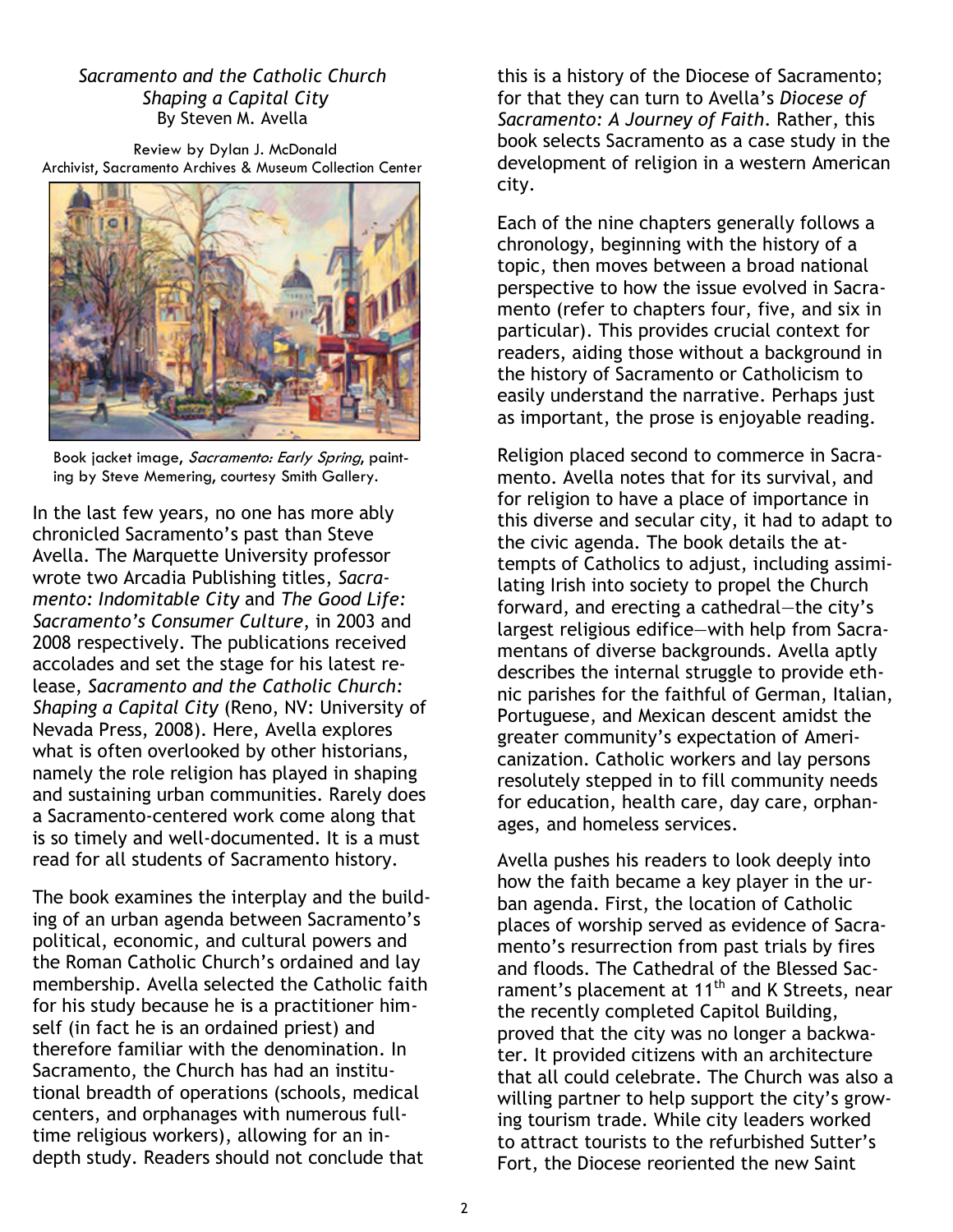Francis Church at  $26<sup>th</sup>$  and K Streets to face the fort and built its façade to imitate the era's popular California Mission Revival style. Second, Avella recounts the critical role Catholics played in serving as a clearinghouse for Spanish-speakers interacting with city and county authorities in the 1920s, as well as in the 1960s fight for farmworker justice. Finally, the dramatic showdown between the homeless advocates at Loaves & Fishes and the Sacramento City Council in the late 1990s is another example where lay members' religious convictions put them at odds with city leaders. As Avella states, the issue of homelessness is bound to explode again―and it has.

Meticulously researched, Avella's work took him to archives throughout California, across the country and even a few overseas. His penchant for detail is apparent in the narrative, which is masterfully crafted.

There are a few minor criticisms. As is so often true of academic presses, the story begs for more illustrative graphics and photographs. The photographs that do appear are often placed with text that does not relate to images, or they do not fit the timeframe covered in the chapter. The book does not discuss the Catholic cemeteries in the city, something oddly missing given the breadth of this study and that burying the dead is both a civic and religious concern. The section about the Sisters of Mercy's hospital efforts could have been expanded and brought up to date, considering the importance of their work in the city and the current state of the health care industry. Still these minor concerns in no way detract from the overall thesis of the book.

This volume is long overdue, especially for a city whose very name bears significant religious connotations. Avella's poignant Sacramento and the Catholic Church: Shaping a Capital City should do much to bring an honest and "proper understanding of the role of religion in public life", and how that role played and continues to play out in Sacramento. Dylan McDonald assisted Steven Avella with his SAMCC research and was recognized in the Acknowledgements. See page 4 for details on the June 12 exhibit opening, book signing, and reception for Steve Avella at SAMCC. -Editor

Photo Highlights from Awards Night Photos by Tom Herzog and others as shown A last look at the Awards Night presentations…



Above: Suzanne Hicklin, center, Old Sacramento Schoolhouse, introduces Education Award recipient, Diana Vizzard. SCHS President William Burg looks on with award. Photo: Dale Hankin



From left: Tom Hammer , Burnett Miller, and current Sacramento Trust for Historic Preservation President, Johan Otto, accepting Preservation Award, Bill Burg.



Publications Award recipients from left: Phillip Choy, author, Jeanie Lee, Karun and Douglas Yee, Chinese American Council of Sacramento, accepting award for Canton Footprints, and Bill Burg. Photo: K. Louie



Left: Mary Otis accepts a Special Achievement Award from SCHS president Bill Burg, as some of the 90 guests listen attentively.